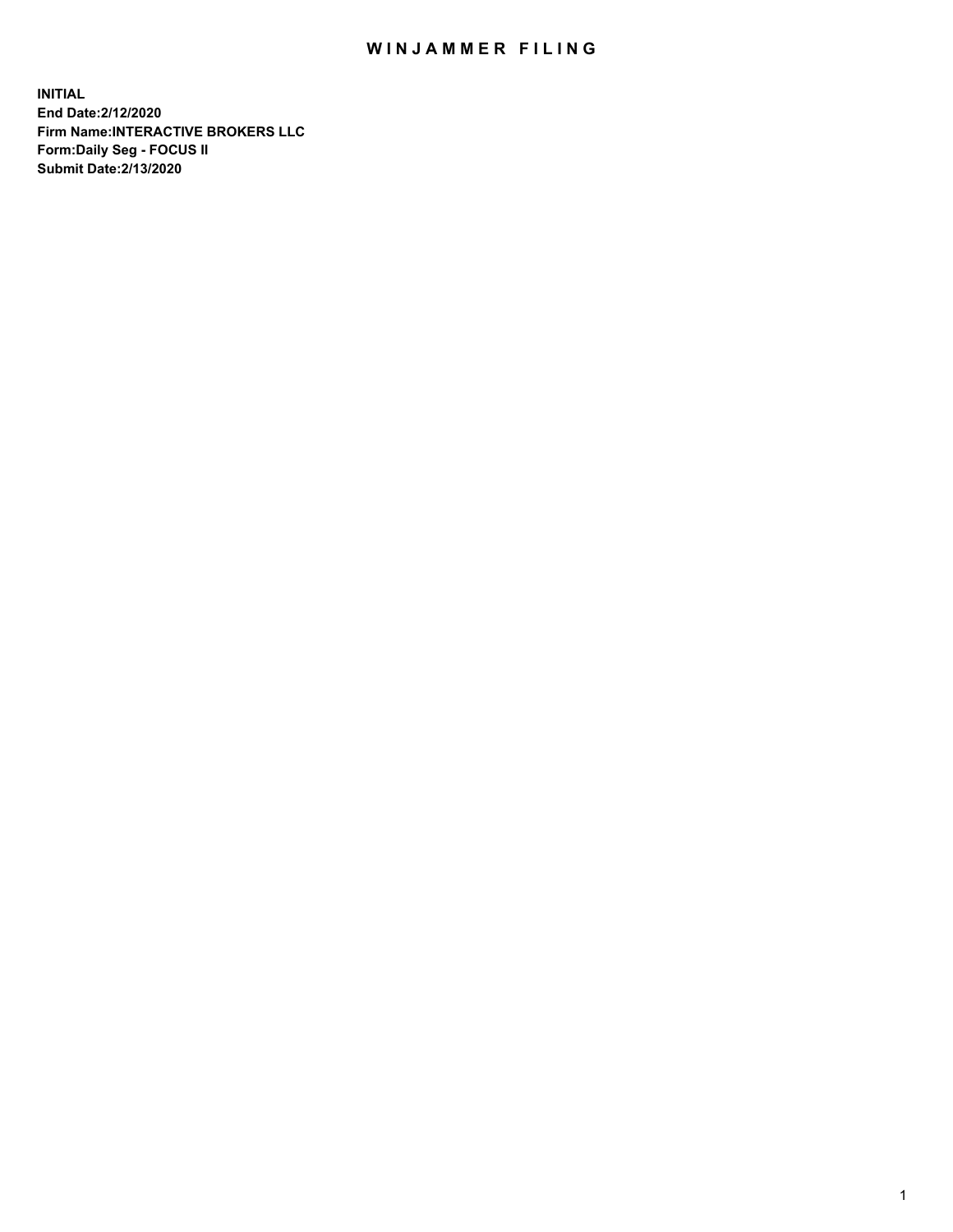**INITIAL End Date:2/12/2020 Firm Name:INTERACTIVE BROKERS LLC Form:Daily Seg - FOCUS II Submit Date:2/13/2020 Daily Segregation - Cover Page**

| Name of Company                                                                                                                                                                                                                                                                                                                | <b>INTERACTIVE BROKERS LLC</b>                                                                  |
|--------------------------------------------------------------------------------------------------------------------------------------------------------------------------------------------------------------------------------------------------------------------------------------------------------------------------------|-------------------------------------------------------------------------------------------------|
| <b>Contact Name</b>                                                                                                                                                                                                                                                                                                            | <b>James Menicucci</b>                                                                          |
| <b>Contact Phone Number</b>                                                                                                                                                                                                                                                                                                    | 203-618-8085                                                                                    |
| <b>Contact Email Address</b>                                                                                                                                                                                                                                                                                                   | jmenicucci@interactivebrokers.c<br>om                                                           |
| FCM's Customer Segregated Funds Residual Interest Target (choose one):<br>a. Minimum dollar amount: ; or<br>b. Minimum percentage of customer segregated funds required:% ; or<br>c. Dollar amount range between: and; or<br>d. Percentage range of customer segregated funds required between:% and%.                         | $\overline{\mathbf{0}}$<br>$\overline{\mathbf{0}}$<br>155,000,000 245,000,000<br>0 <sub>0</sub> |
| FCM's Customer Secured Amount Funds Residual Interest Target (choose one):<br>a. Minimum dollar amount: ; or<br>b. Minimum percentage of customer secured funds required:% ; or<br>c. Dollar amount range between: and; or<br>d. Percentage range of customer secured funds required between:% and%.                           | $\overline{\mathbf{0}}$<br>$\overline{\mathbf{0}}$<br>80,000,000 120,000,000<br><u>00</u>       |
| FCM's Cleared Swaps Customer Collateral Residual Interest Target (choose one):<br>a. Minimum dollar amount: ; or<br>b. Minimum percentage of cleared swaps customer collateral required:% ; or<br>c. Dollar amount range between: and; or<br>d. Percentage range of cleared swaps customer collateral required between:% and%. | <u>0</u><br>$\underline{\mathbf{0}}$<br>$\underline{0}$ $\underline{0}$<br>0 Q                  |

Attach supporting documents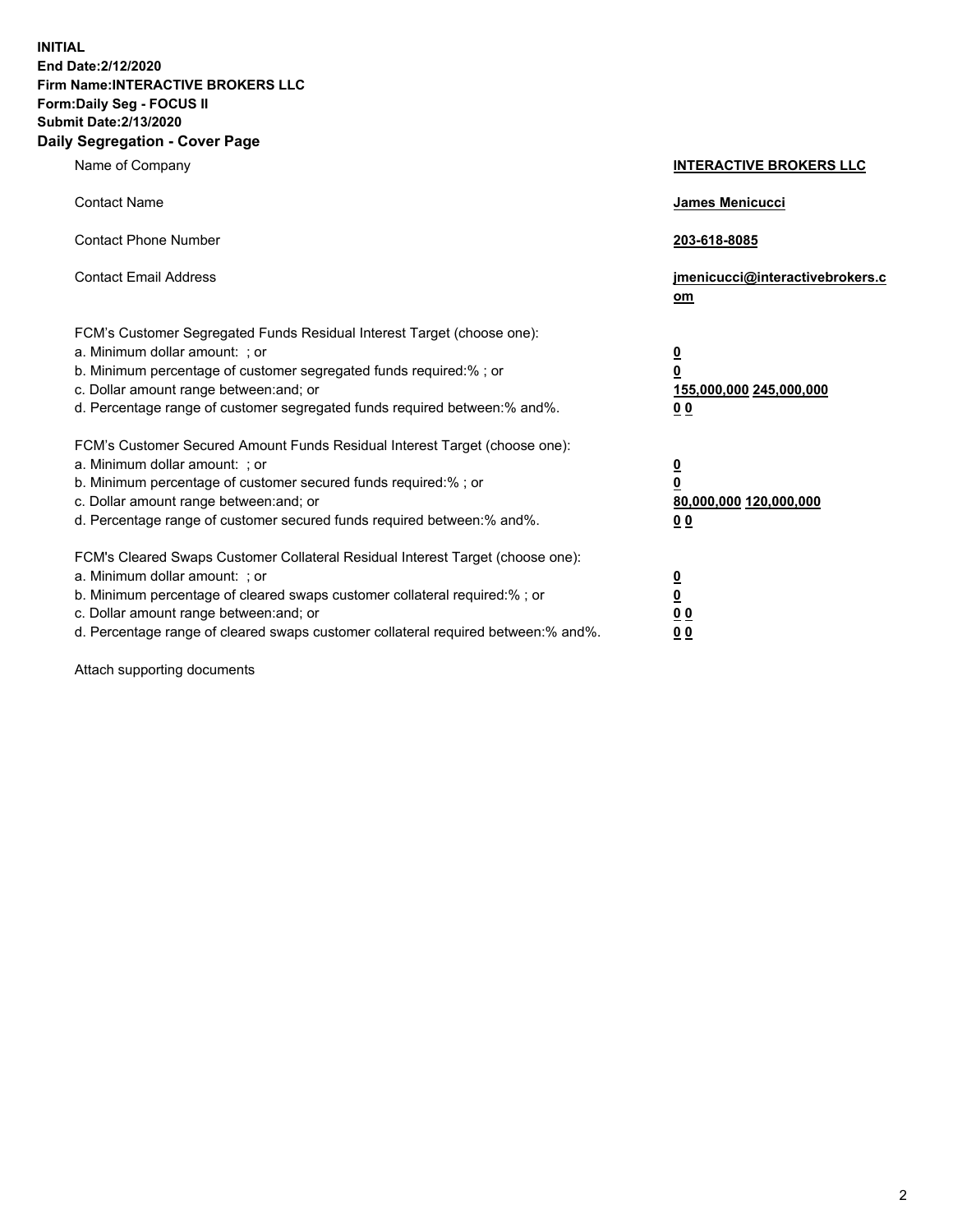**INITIAL End Date:2/12/2020 Firm Name:INTERACTIVE BROKERS LLC Form:Daily Seg - FOCUS II Submit Date:2/13/2020 Daily Segregation - Secured Amounts**

|     | Daily Ocglegation - Occaled Allioants                                                                      |                                           |
|-----|------------------------------------------------------------------------------------------------------------|-------------------------------------------|
|     | Foreign Futures and Foreign Options Secured Amounts                                                        |                                           |
|     | Amount required to be set aside pursuant to law, rule or regulation of a foreign                           | $0$ [7305]                                |
|     | government or a rule of a self-regulatory organization authorized thereunder                               |                                           |
| 1.  | Net ledger balance - Foreign Futures and Foreign Option Trading - All Customers                            |                                           |
|     | A. Cash                                                                                                    | 483,883,461 [7315]                        |
|     | B. Securities (at market)                                                                                  | $0$ [7317]                                |
| 2.  | Net unrealized profit (loss) in open futures contracts traded on a foreign board of trade                  | 16,889,162 [7325]                         |
| 3.  | Exchange traded options                                                                                    |                                           |
|     | a. Market value of open option contracts purchased on a foreign board of trade                             | 198,784 [7335]                            |
|     | b. Market value of open contracts granted (sold) on a foreign board of trade                               | -258,993 [7337]                           |
| 4.  | Net equity (deficit) (add lines 1. 2. and 3.)                                                              | 500,712,414 [7345]                        |
| 5.  | Account liquidating to a deficit and account with a debit balances - gross amount                          | 4,304 [7351]                              |
|     | Less: amount offset by customer owned securities                                                           | 0 [7352] 4,304 [7354]                     |
| 6.  | Amount required to be set aside as the secured amount - Net Liquidating Equity                             | 500,716,718 [7355]                        |
|     | Method (add lines 4 and 5)                                                                                 |                                           |
| 7.  | Greater of amount required to be set aside pursuant to foreign jurisdiction (above) or line                | 500,716,718 [7360]                        |
|     | 6.                                                                                                         |                                           |
|     | FUNDS DEPOSITED IN SEPARATE REGULATION 30.7 ACCOUNTS                                                       |                                           |
| 1.  | Cash in banks                                                                                              |                                           |
|     | A. Banks located in the United States                                                                      | 63,846,045 [7500]                         |
|     | B. Other banks qualified under Regulation 30.7                                                             | 0 [7520] 63,846,045 [7530]                |
| 2.  | Securities                                                                                                 |                                           |
|     | A. In safekeeping with banks located in the United States                                                  | 446,231,450 [7540]                        |
|     | B. In safekeeping with other banks qualified under Regulation 30.7                                         | 0 [7560] 446,231,450 [7570]               |
| 3.  | Equities with registered futures commission merchants                                                      |                                           |
|     | A. Cash                                                                                                    | $0$ [7580]                                |
|     | <b>B.</b> Securities                                                                                       | $0$ [7590]                                |
|     | C. Unrealized gain (loss) on open futures contracts                                                        | $0$ [7600]                                |
|     | D. Value of long option contracts                                                                          | $0$ [7610]                                |
|     | E. Value of short option contracts                                                                         | 0 [7615] 0 [7620]                         |
| 4.  | Amounts held by clearing organizations of foreign boards of trade                                          |                                           |
|     | A. Cash                                                                                                    | $0$ [7640]                                |
|     | <b>B.</b> Securities                                                                                       | $0$ [7650]                                |
|     | C. Amount due to (from) clearing organization - daily variation                                            | $0$ [7660]                                |
|     | D. Value of long option contracts                                                                          | $0$ [7670]                                |
|     | E. Value of short option contracts                                                                         | 0 [7675] 0 [7680]                         |
| 5.  | Amounts held by members of foreign boards of trade                                                         |                                           |
|     | A. Cash                                                                                                    | 120,619,117 [7700]                        |
|     | <b>B.</b> Securities                                                                                       | $0$ [7710]                                |
|     | C. Unrealized gain (loss) on open futures contracts                                                        | 3,753,910 [7720]                          |
|     | D. Value of long option contracts                                                                          | 198,784 [7730]                            |
|     | E. Value of short option contracts                                                                         | <u>-258,993</u> [7735] 124,312,818 [7740] |
| 6.  | Amounts with other depositories designated by a foreign board of trade                                     | $0$ [7760]                                |
| 7.  | Segregated funds on hand                                                                                   | $0$ [7765]                                |
| 8.  | Total funds in separate section 30.7 accounts                                                              | 634,390,313 [7770]                        |
| 9.  | Excess (deficiency) Set Aside for Secured Amount (subtract line 7 Secured Statement<br>Page 1 from Line 8) | 133,673,595 [7380]                        |
| 10. | Management Target Amount for Excess funds in separate section 30.7 accounts                                | 80,000,000 [7780]                         |
| 11. | Excess (deficiency) funds in separate 30.7 accounts over (under) Management Target                         | 53,673,595 [7785]                         |
|     |                                                                                                            |                                           |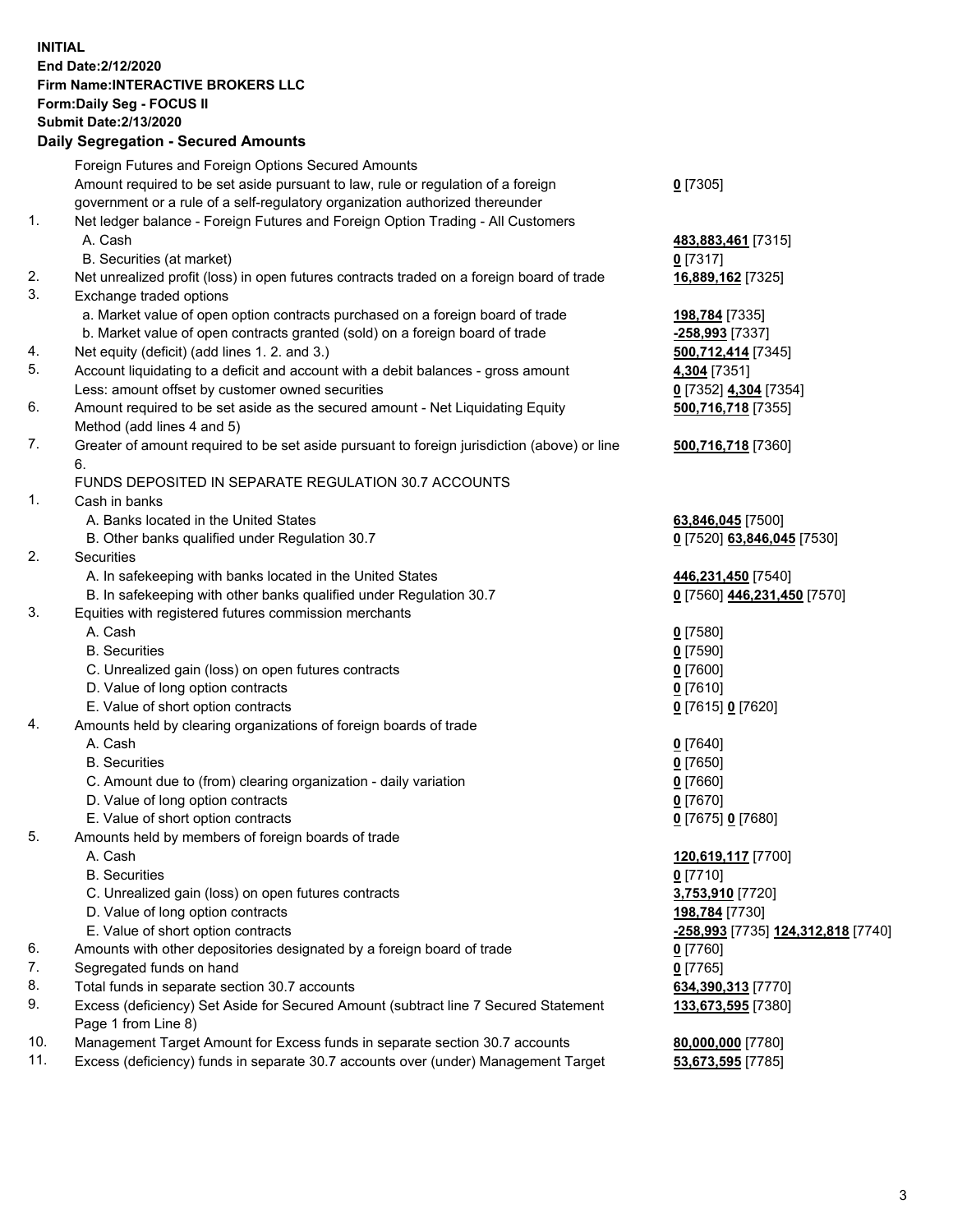**INITIAL End Date:2/12/2020 Firm Name:INTERACTIVE BROKERS LLC Form:Daily Seg - FOCUS II Submit Date:2/13/2020 Daily Segregation - Segregation Statement** SEGREGATION REQUIREMENTS(Section 4d(2) of the CEAct) 1. Net ledger balance A. Cash **4,190,394,023** [7010] B. Securities (at market) **0** [7020] 2. Net unrealized profit (loss) in open futures contracts traded on a contract market **-25,393,854** [7030] 3. Exchange traded options A. Add market value of open option contracts purchased on a contract market **193,936,441** [7032] B. Deduct market value of open option contracts granted (sold) on a contract market **-260,501,335** [7033] 4. Net equity (deficit) (add lines 1, 2 and 3) **4,098,435,275** [7040] 5. Accounts liquidating to a deficit and accounts with debit balances - gross amount **926,623** [7045] Less: amount offset by customer securities **0** [7047] **926,623** [7050] 6. Amount required to be segregated (add lines 4 and 5) **4,099,361,898** [7060] FUNDS IN SEGREGATED ACCOUNTS 7. Deposited in segregated funds bank accounts A. Cash **1,112,048,300** [7070] B. Securities representing investments of customers' funds (at market) **1,827,171,080** [7080] C. Securities held for particular customers or option customers in lieu of cash (at market) **0** [7090] 8. Margins on deposit with derivatives clearing organizations of contract markets A. Cash **4,998,765** [7100] B. Securities representing investments of customers' funds (at market) **1,436,610,358** [7110] C. Securities held for particular customers or option customers in lieu of cash (at market) **0** [7120] 9. Net settlement from (to) derivatives clearing organizations of contract markets **4,595,213** [7130] 10. Exchange traded options A. Value of open long option contracts **193,866,134** [7132] B. Value of open short option contracts **-260,469,500** [7133] 11. Net equities with other FCMs A. Net liquidating equity **0** [7140] B. Securities representing investments of customers' funds (at market) **0** [7160] C. Securities held for particular customers or option customers in lieu of cash (at market) **0** [7170] 12. Segregated funds on hand **0** [7150] 13. Total amount in segregation (add lines 7 through 12) **4,318,820,350** [7180] 14. Excess (deficiency) funds in segregation (subtract line 6 from line 13) **219,458,452** [7190] 15. Management Target Amount for Excess funds in segregation **155,000,000** [7194] **64,458,452** [7198]

16. Excess (deficiency) funds in segregation over (under) Management Target Amount Excess